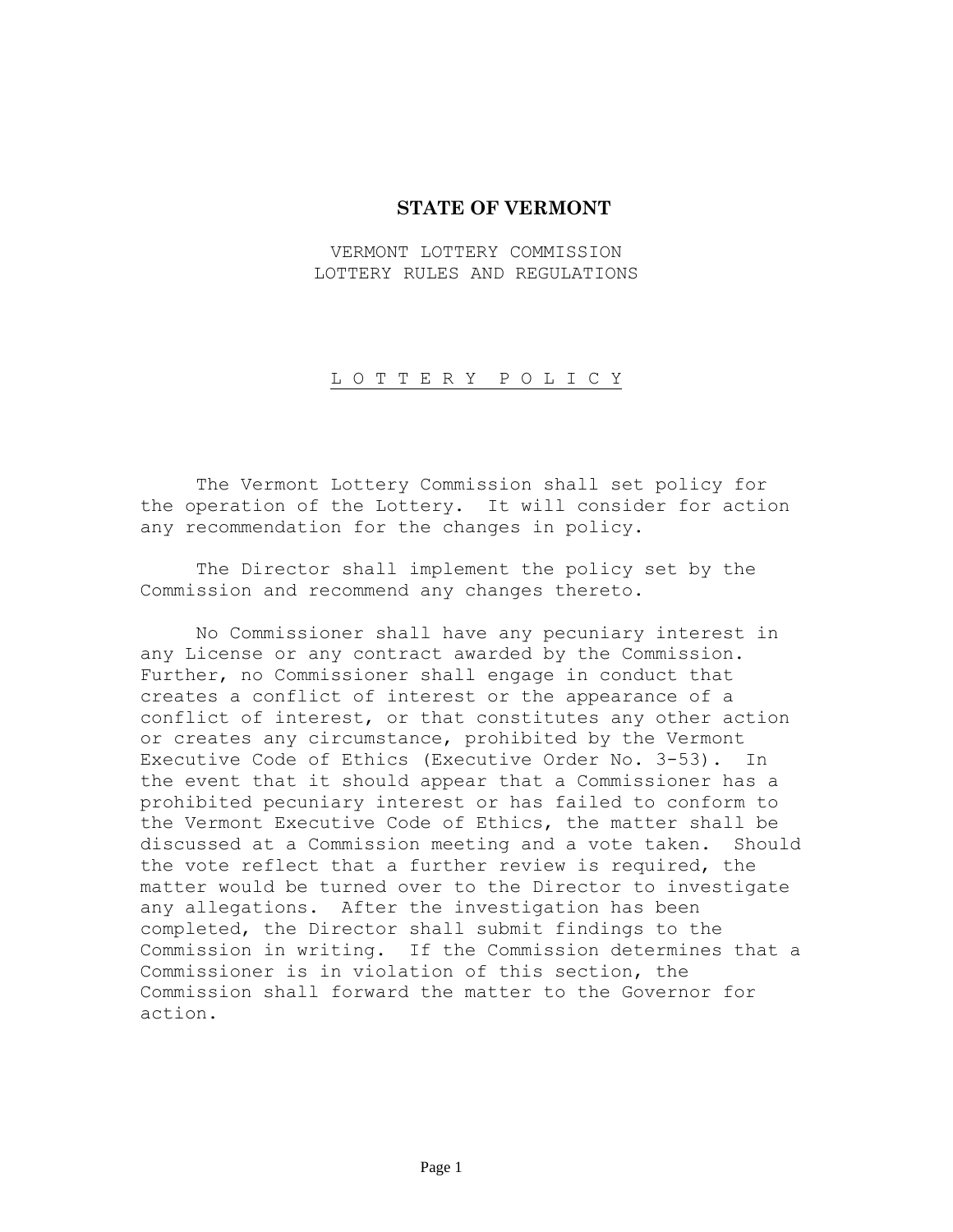# Alphabetical Index

| Rule | Nο |
|------|----|
|      |    |

# Subject Page

| 10              | Bonding of Agents ------------------            | 12                      |
|-----------------|-------------------------------------------------|-------------------------|
| 6               | Conditions of Licensing -------------           | 9                       |
| $\mathbf{1}$    | Definitions -------------------------           | 3                       |
| 19              | Drawings ----------------------------           | 17                      |
| 21              | Eligibility to Buy ------------------           | 18                      |
| 5               | Hearings on Suspension or Revocation of License |                         |
|                 | 8                                               |                         |
| 16              | Instant Lottery Tickets ------------            | 15                      |
| 7               | License to be Displayed -------------           | 11                      |
| $\overline{2}$  | License Eligibility and Application -           | $\overline{\mathbf{3}}$ |
| 11              | License Expiration and Renewal ------           | 12 <sub>1</sub>         |
| 9               | License Fee -------------------------           | 11                      |
| 4               | License Suspension or Revocation -------------  |                         |
| --              | 6                                               |                         |
| 12 <sub>1</sub> | Lost, Stolen, Damaged Tickets -------           | 12                      |
| 8               | Nontransferability of License -------           | 11                      |
| 17              | On-Line Lottery Tickets -------------           | 16                      |
| 20              | Prize Payment and Claiming of Prizes-           | 17                      |
| 18              | Prize Structure ---------------------           | 16                      |
| 14              | Sale, Inspection, Compensation,                 |                         |
|                 | Depositories and Ticket Purchases ---           | 1.3                     |
| 13              | Sale by Lottery Directly ------------           | 13                      |
| 22              | Severability of provisions ----------           | 19                      |
| 3               | Special Licenses --------------------           | 5                       |
| 15              | Subscription Lottery Tickets --------           | 15                      |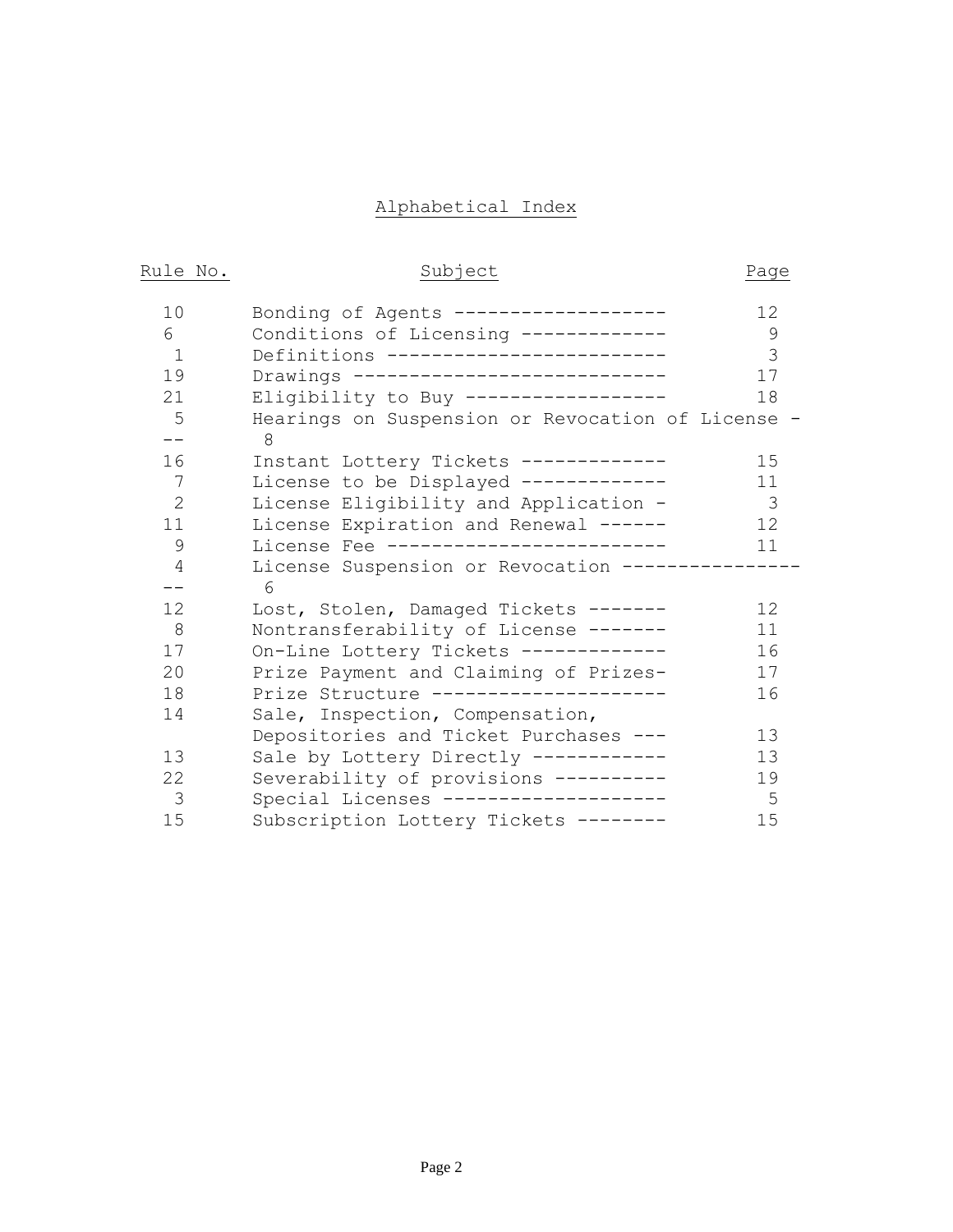#### DEFINITIONS

(1) "Act" means Title 31, Chapter 14, Subchapter I, of the Vermont Statutes Annotated.

(2) "Agent" or "Sales Agent" means a person, including any representative(s) or employee(s), who has been licensed to sell lottery tickets under the Act.

(5) "Commission" means the Vermont Lottery Commission as established by the Act.

(10) "Lottery" or "State Lottery" means the Lottery established and operated pursuant to the Act.

(11) "Person" shall include any natural person, corporation, municipality, the State of Vermont or any department, agency or subdivision of the State, and any partnership, unincorporated association or other legal entity.

(6) "Director" means the Executive Director of the Commission.

(12) "Ticket" means a lottery transaction issued by the Commission for sale to the general public.

(3) "Claim Center" means a place the winner of a prize greater than one hundred dollars (\$100.00), but less than five thousand and one dollars (\$5,001.00) can go to fill out the appropriate forms and receive payment for the winning ticket.

(7) "Drop Box" is a container (box, jug, etc.) designated by the Commission as a receptacle for tickets or any other form of entry as designated by the Lottery for the purpose of special promotions.

(8) "EFT account" is a checking or savings account maintained by a Sales Agent from which the Commission is authorized to withdraw funds.

(9) "License", "sales license", or "lottery license" is evidence of the permission to sell Vermont Lottery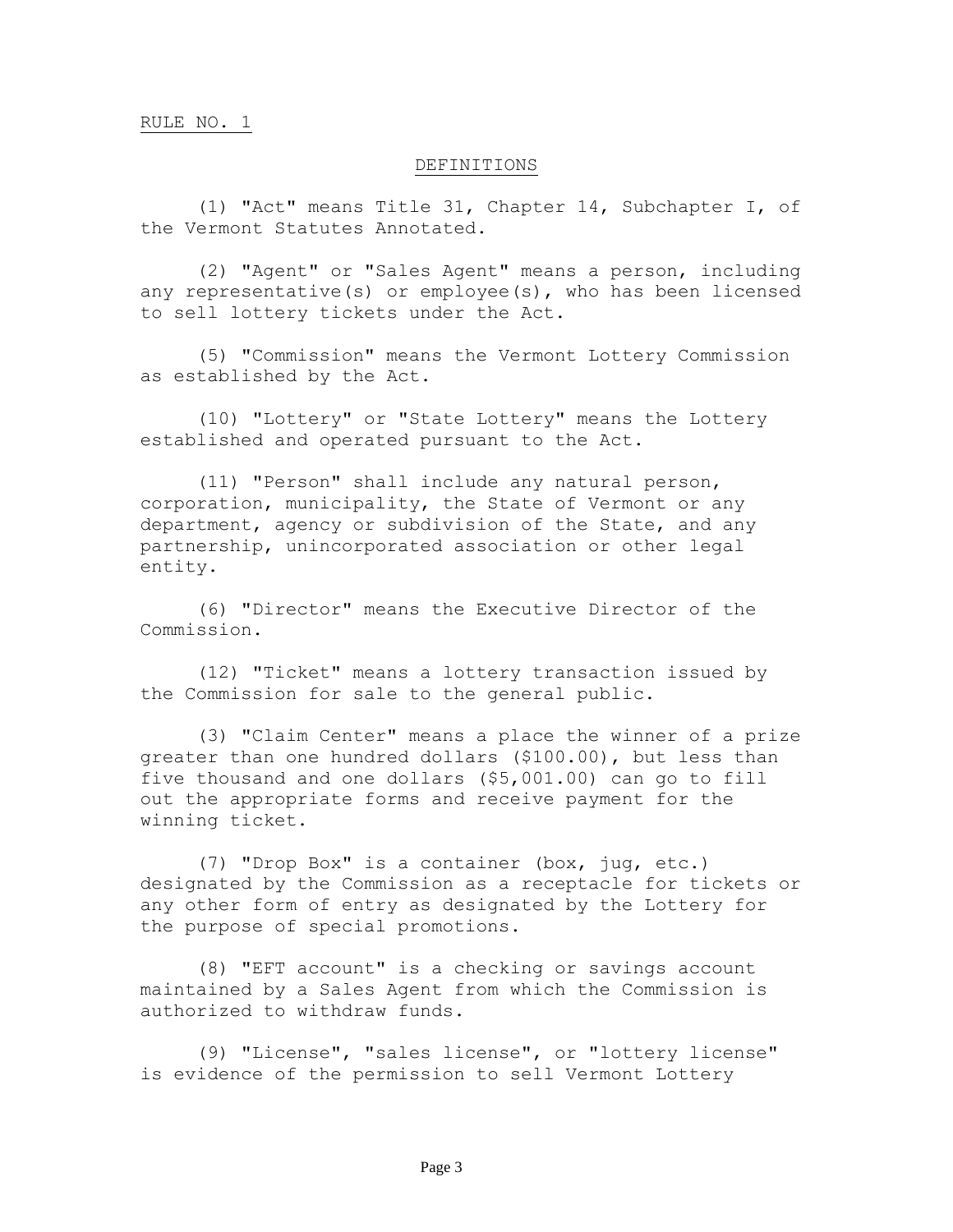products granted to a person under these Rules and Regulations and in accordance with the Act.

(4) "Claim Form" is a Lottery-provided form to be used by players to submit winning tickets for payment of prizes.

## RULE NO. 2

### LICENSE ELIGIBILITY AND APPLICATION

(1) No License shall be issued to any person to engage in business exclusively as a Sales Agent.

(2) A person interested in obtaining a License shall complete an application in a form prescribed by the Commission and file it with the Director.

(3) Before issuing a License, an agreement signed by the applicant and the Director must be on file with the Commission. In issuing Licenses, the Commission, through its Director, shall consider factors including:

- (a) The financial responsibility and security of the person and their business or activity;
- (b) The accessibility of their place of business or activity to the public;
- (c) The sufficiency of existing Licensees to serve the public convenience;
- (d) The volume of expected sales;
- (e) The honesty and integrity of the applicant;
- (f) The credibility of the information supplied in the application; and
- (g) the business experience and business practices of the applicant to include any prior history with the Vermont Lottery.

(5) The following shall be ineligible for a License; and, if any of the circumstances described below arise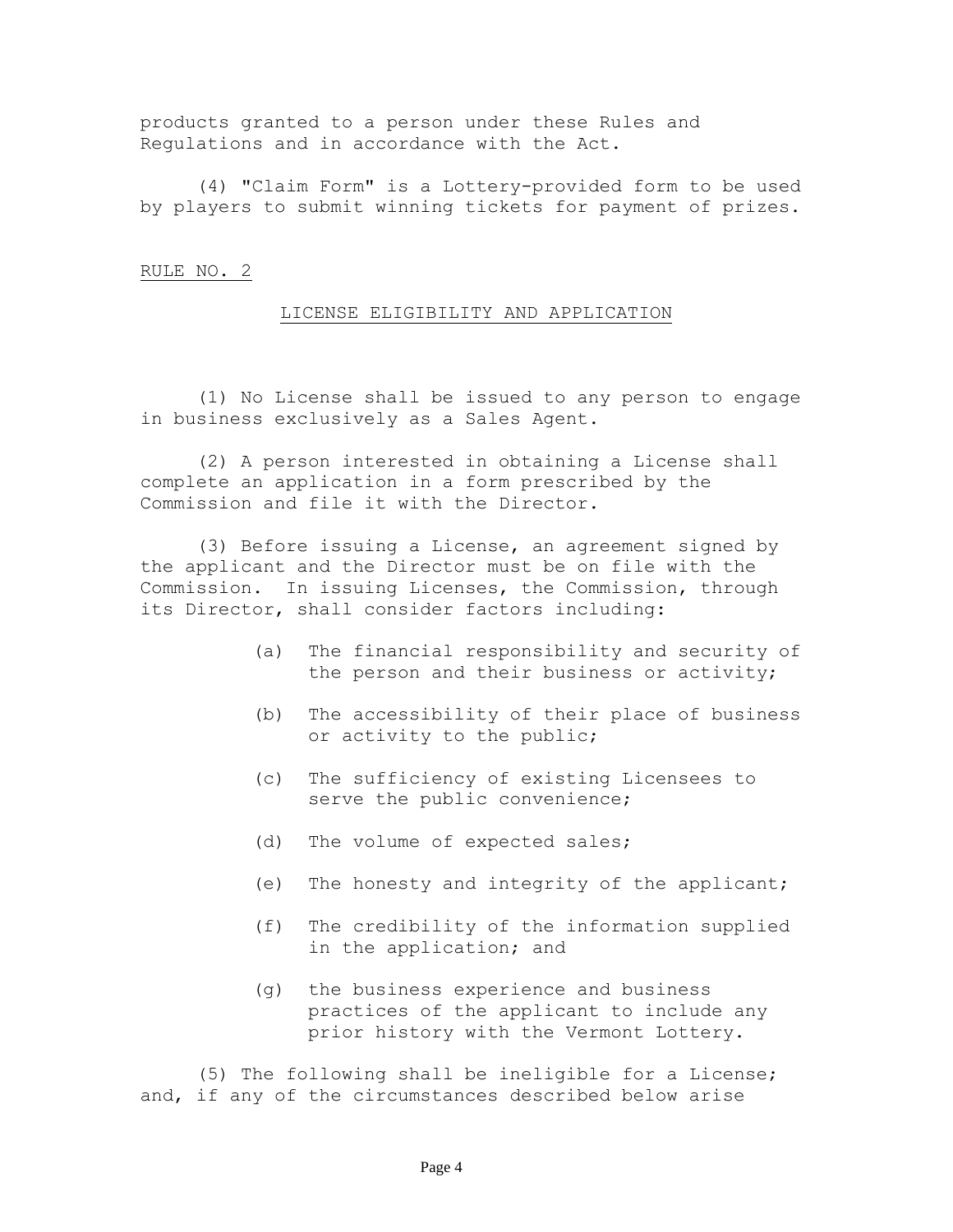after License grant, such License shall be subject to suspension or revocation:

- (a) Any person who has been convicted of a felony within five (5) years of date of making application;
- (b) Any firm or corporation in which a person defined in (a) has a proprietary, equitable or credit interest of five percent (5%) or more;
- (c) Any organization in which a person defined in (a) is an officer, director, partner, member, manager or managing agent, whether compensated or not;
- (d) Any organization in which a person defined in (a) is to participate in the management or sales of lottery tickets or shares;
- (e) Any applicant who has not attained the age of majority (18 years of age).
- (f) Any applicant who is currently not in good standing with respect to or in full compliance with a plan to pay: (1) any and all taxes due the State of Vermont; (2) any child support obligation payable under a support order; (3) any criminal restitution obligation; (4) any and all unemployment insurance contributions or payments in lieu of contributions due to the Vermont Department of Labor; and/or (5) any final Court judgment establishing a debt of the applicant for which the State is a judgment creditor.

### RULE NO. 3

#### SPECIAL LICENSES

(1) A special License may be issued subject to such special conditions or limitations as the Director deems prudent and determines to be consonant with the dignity of the State, the general welfare of the people and the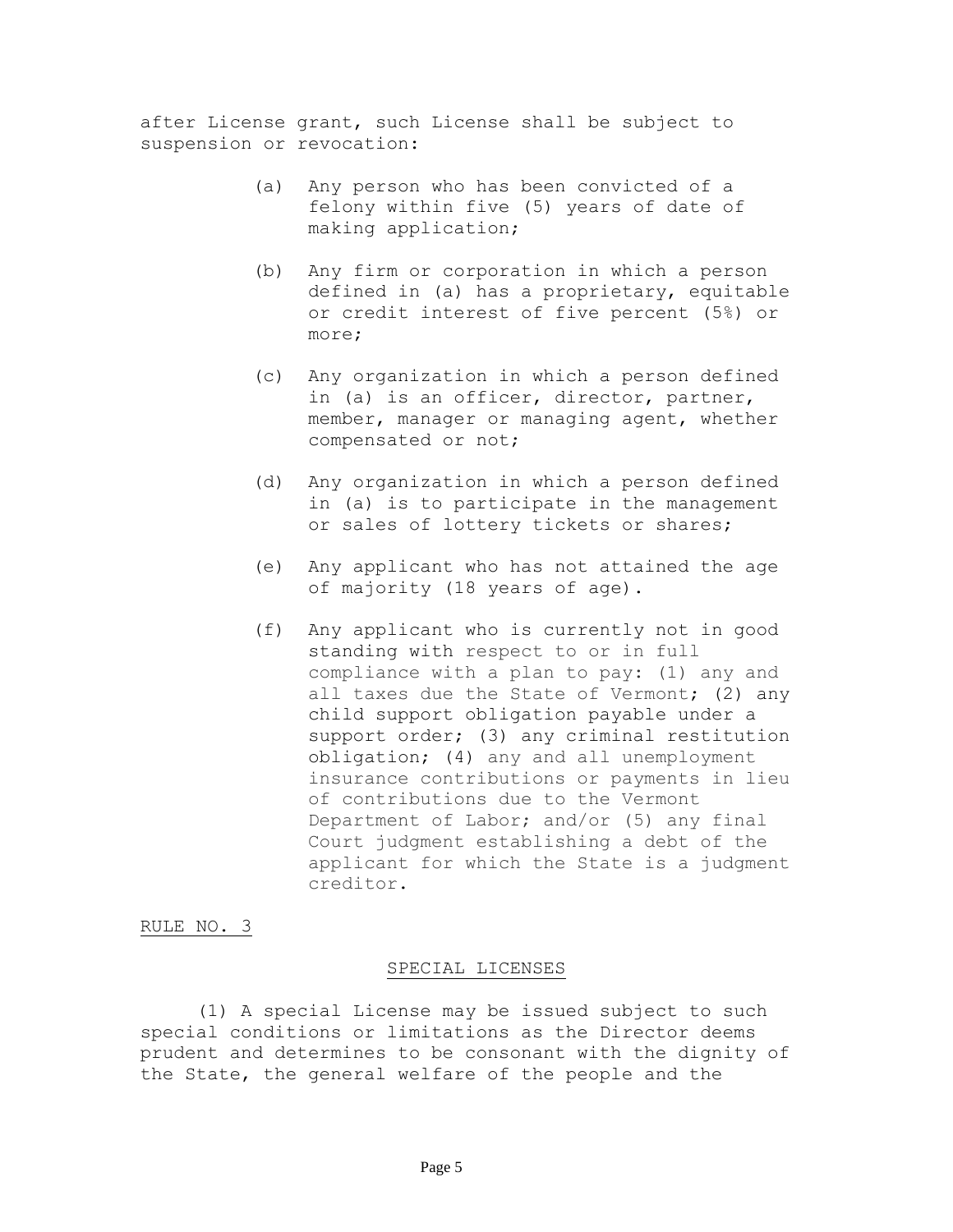dignity and integrity of the Commission. These limitations or conditions include, but are not limited to:

- (a) License period;
- (b) Hours or days of sale;
- (c) Location of sale;
- (d) Specific business or organization which may sell tickets; and
- (e) Specific sporting, charitable, social or other special events where Lottery tickets may be sold.

(2) A seasonal License may be issued. Said License must be an existing and active agent number and location and the seasonal license will exist only for a predetermined length of time and will be reviewed at least annually or as deemed necessary.

(3) The License fee described hereinafter shall be \$1.00, if the period of the License does not exceed 30 days.

(4) Sales Agents holding special Licenses are subject to all rules promulgated by the Commission.

RULE NO. 4

#### LICENSE SUSPENSION OR REVOCATION

(1) The Director may suspend or revoke a License after providing the Sales Agent notice by mail of the facts or conduct that warrants the intended action, and providing the Sales Agent the opportunity to show compliance with all lawful requirements for the retention of the License. The Sales Agent shall be afforded at least 30 days' notice of such opportunity.

(2) A License may be suspended, revoked or rejected for any of the following causes, or any combination of the same:

> (a) The prospective Sales Agent's application for a License contains knowingly false or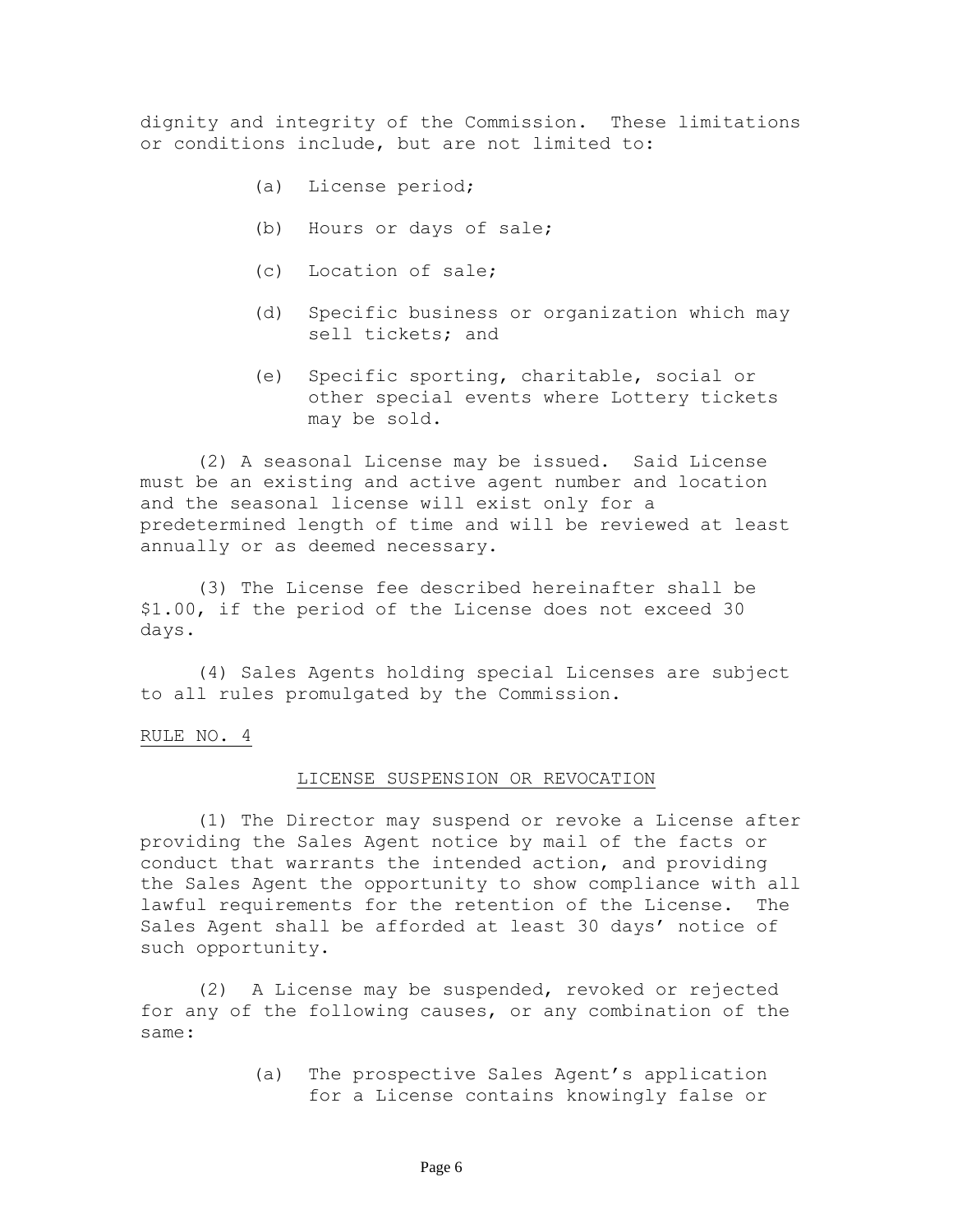misleading information, or the prospective Sales Agent's experience, character or past business practices such that a grant of a License would be inconsistent with the public interest, convenience or necessity;

- (b) The Sales Agent violates any of the provisions of the Act, these Rules and Regulations, or any License condition;
- (c) The Sales Agent fails to maintain a reasonable level of sales as determined by the Director;
- (d) The Sales Agent fails to display Lottery marketing material and Lottery tickets so as to be readily seen by the public or fails to make handout materials readily available to the public as designated by the Lottery;
- (e) The Sales Agent is delinquent or fails to pay on a timely basis all monies owed to the Commission;
- (f) The Sales Agent, or any of its officers, directors, partners, members, managers or managing agents, whether compensated or not, has been convicted of a crime as specified in Rule No. 2;
- (g) A Sales Agent, or any of its officers, directors, partners, members, managers or managing agents, whether compensated or not, has been convicted for bookmaking or other forms of illegal gambling;
- (h) The Sales Agent, or any of its officers, directors, partners, members, managers or managing agents, whether compensated or not, has been convicted of any fraud or misrepresentation; or
- (i) The Sales Agent fails to take reasonable security precautions with regard to the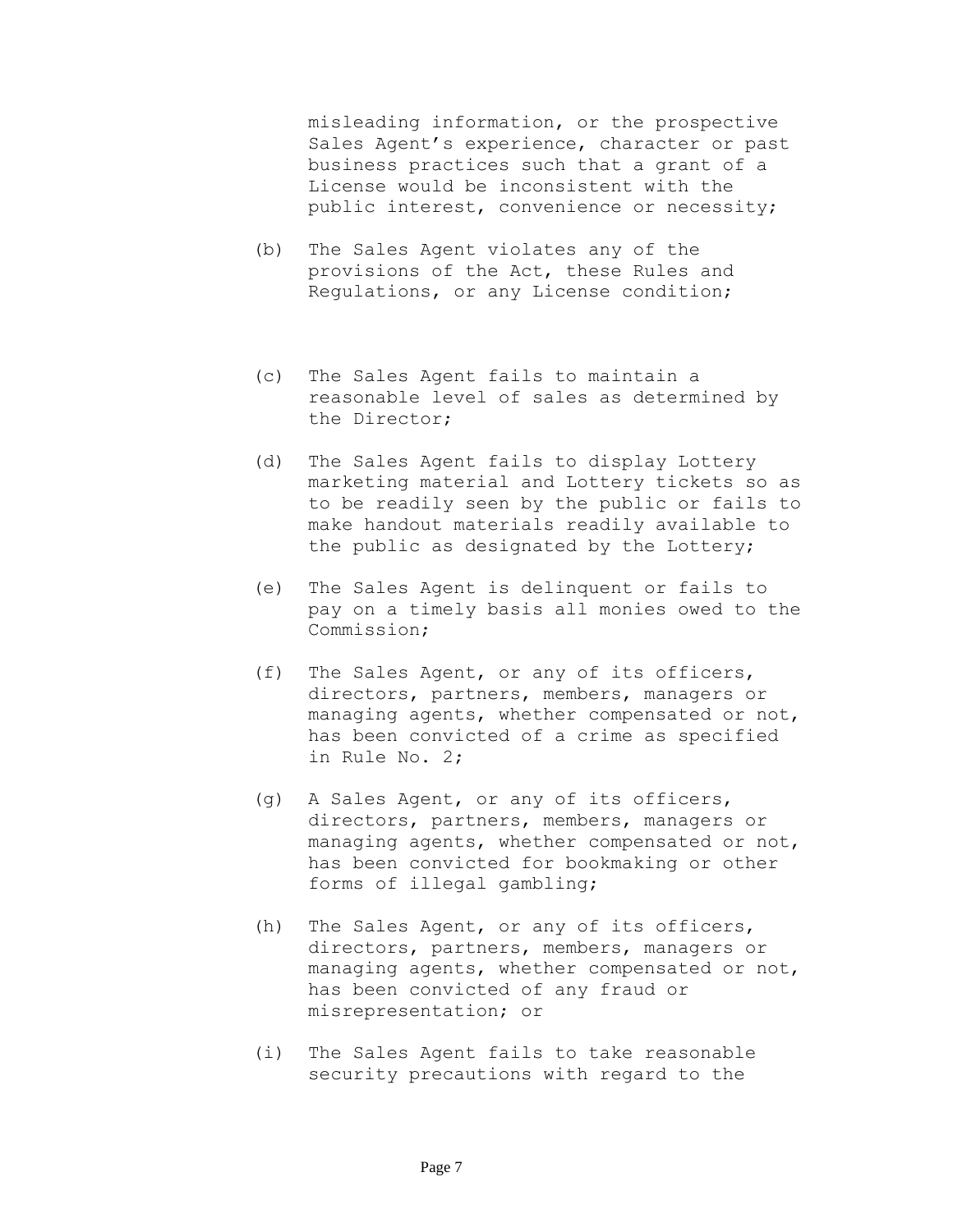handling of Lottery tickets and other materials.

(3) Upon expiration or revocation of a Sales Agent's License for any reason, the Sales Agent shall meet a Vermont Lottery Marketing and Sales Representative or other designated lottery employee(s) on a date designated by the Director for the purpose of surrendering their License and turning over all Lottery tickets, dispensers, and any other Lottery materials supplied to them by the Commission, in operational condition. The Commission will collect any balance due from the agent and utilize all necessary legal methods to obtain lottery products and equipment from the location.

(4) If a Sales Agent closes out or sells their business, the Sales Agent shall forthwith surrender their License to the Commission. Lottery tickets, dispensers, or any other Lottery materials supplied to them by the Commission shall not be included as a part of the business sale.

# RULE NO. 5

#### HEARINGS ON SUSPENSION OR REVOCATION OF LICENSE

(1) The Director or Director's designee shall hold hearings required by law and any such person entitled to a hearing before the Director may request such a hearing.

(2) The request for a hearing shall:

- (a) Be in writing, signed by the petitioner or attorney on behalf of the petitioner and include the petitioner's mailing address;
- (b) Specify the rules, action or matter on which the hearing is requested and indicate what relief is desired.

(3) A petition or request to the Director for hearing or other relief, unless otherwise required by law or these rules, must be received by the Director within twenty (20) business days after the date of receipt of the notice by the petitioner of revocation of an agent's license.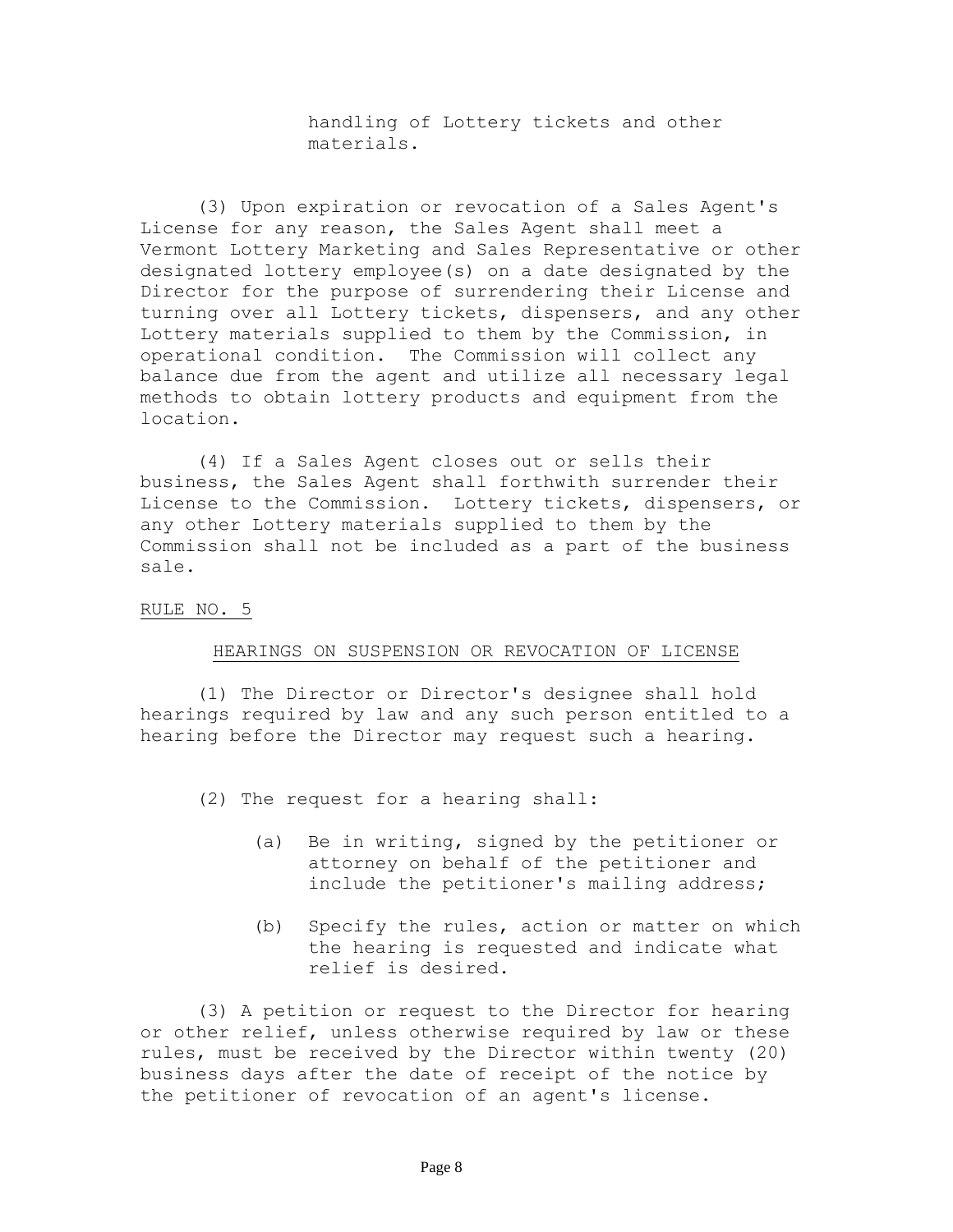(4) The Director shall issue an order or directive fixing the date, time and place at which time the hearing will be held, and shall give at least five (5) business days' notice to the petitioner and other parties thereto by serving copies of such order or directive upon them personally or by certified mail or give such other notice as may be agreed upon and requested by all the parties.

(5) When the cause is reached for argument at a hearing and the petitioner, without sufficient reason, fails to appear, such failure may be treated as a withdrawal of the petition or request and the Director may dismiss the petition. The hearing may be adjourned to a future date or other just and proper action taken at the discretion of the Director given the above circumstances.

(6) When the director designates a person other than himself/herself as hearing officer, that person's recommended report and decision containing recommended findings of facts and conclusions of law shall be filed with the Director and mailed to the parties of record, and all parties of record shall have ten (10) business days in which to file exceptions, objections and replies hereto, after which the Director shall adopt, review or modify the recommended report and decision.

(7) If the hearing with the Director does not render a decision to restore the agent's license, the agent or agent's attorney may request in writing within fifteen (15) business days of the Director's decision, a hearing with the Commission. The Commission must schedule, within thirty (30) business days of the receipt of the petition, a hearing. The Commission shall give at least five (5) business days' notice to the petitioner and other parties thereto by serving copies of such order upon them personally or by certified mail. The Commission's decision shall be final and binding upon both parties.

RULE NO. 6

#### CONDITIONS OF LICENSING

Upon issuance of a License the Sales Agent agrees to the following conditions: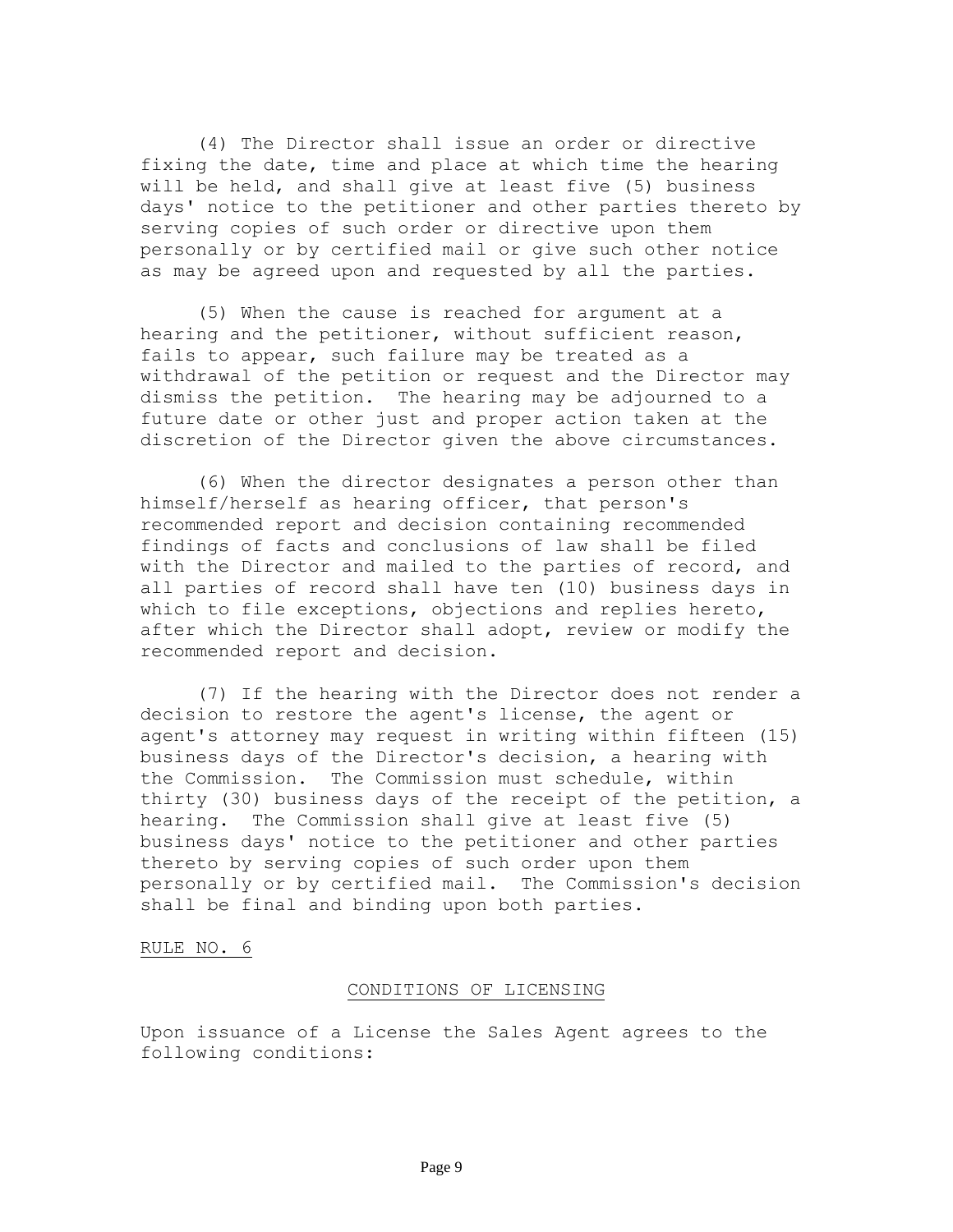(1) Lottery agents will be supplied with lottery computer equipment, products and supplies based on their agreement with the Commission.

(2) To be bound by and comply with the Act and any rules, instructions and directives of the State and the Commission. A Sales Agent shall defend and hold the State and the Commission, and its officers and employees, harmless for any liability that results from any act or omission of the Sales Agent, including the Sales Agent's failure to comply with the Act or these Rules;

(3) To make tickets visible and conveniently available for sale to the public at all times during normal business hours;

(4) To actively promote the sale of all Vermont Lottery products the Sales Agent is authorized to sell;

(5) To maintain authorized displays, drop boxes and other materials used in conjunction with communications and sales in accordance with instructions issued by the Commission;

(6) To accept physical and financial responsibility for all instant tickets accepted from the Commission or its representatives. Physical security shall include protecting tickets from validation prior to their sale.

(7) To maintain current and accurate records of all operations in conjunction with lottery ticket inventory and sales in conformity with rules, regulations, instructions and directives of the Commission and its representatives. Such records shall be available to representatives of the Commission upon request for inspection and/or audit for at least three (3) calendar years;

(8) Not to sell tickets at any price greater than that price stated on the ticket;

(9) To immediately report to Lottery Security, game numbers, book numbers, and ticket numbers of any missing or stolen lottery tickets consigned to the Sales Agent. Local law enforcement authorities must also be notified. (See Rule No. 12).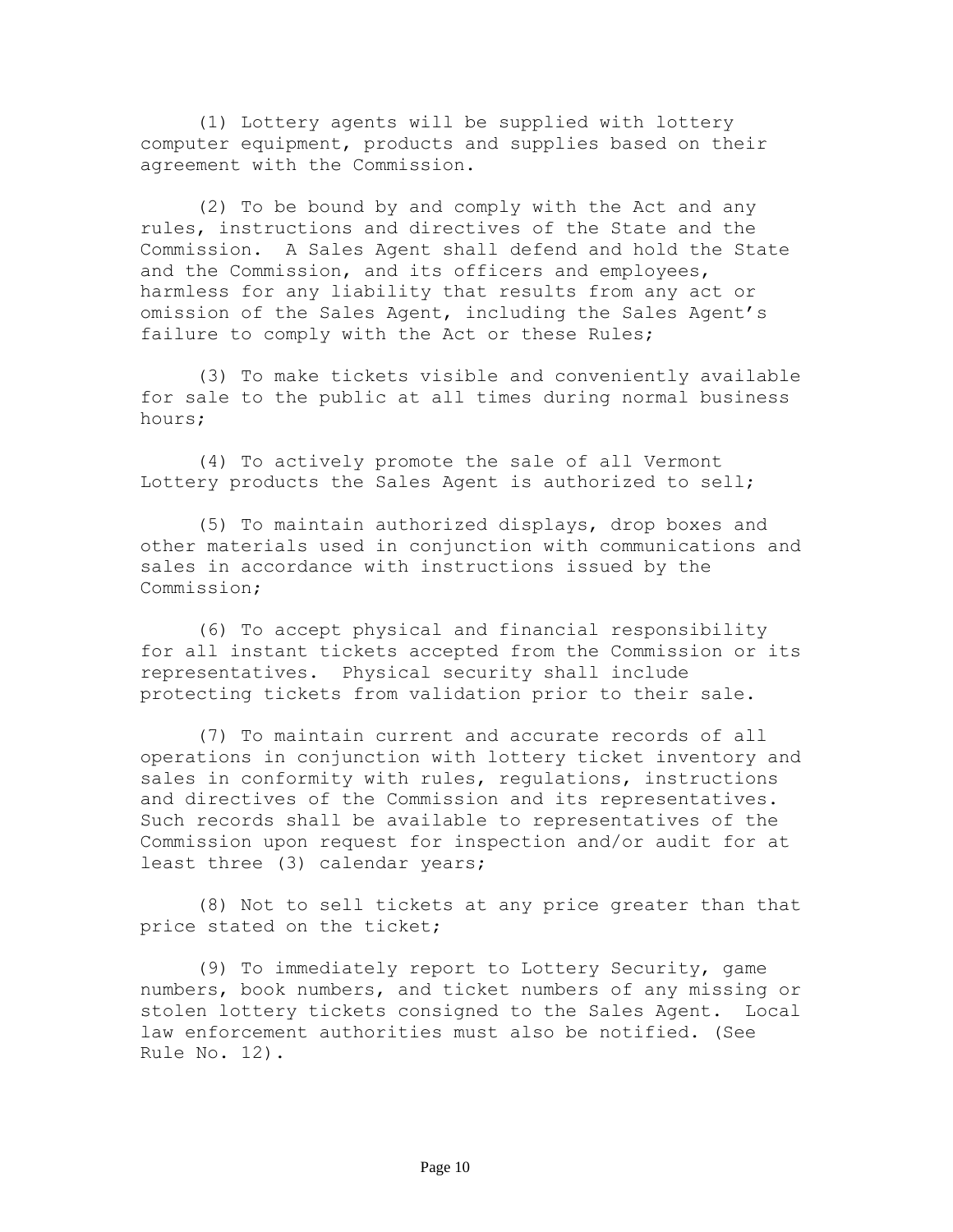(10) To validate and pay winning tickets up to and including \$100 and winning online tickets up to and including four-hundred, ninety-nine dollars (\$499.00). Validation of winning tickets must be performed using lottery ticket sales and validation equipment. Claim forms must be filed for winning instant tickets over \$100 and winning online tickets over four-hundred, ninety-nine dollars (\$499.00).

(11) As a condition of the License, the Sales Agent agrees to the installation of a communication system necessary for the operation of ticket sales and validation equipment at no expense to the agent. Any costs incurred in the change of location of the sales and validation system shall be borne by the Sales Agent.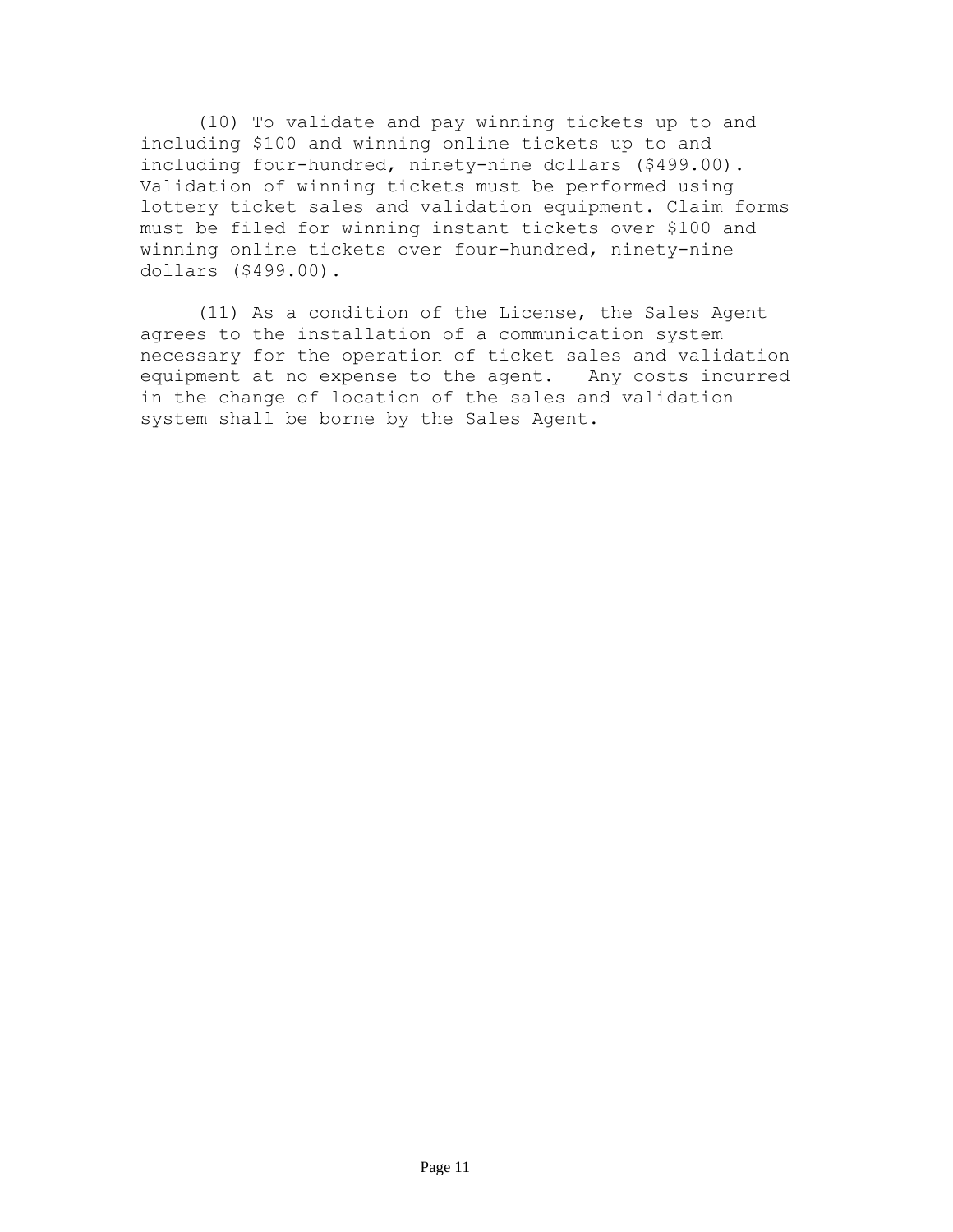#### LICENSE TO BE DISPLAYED

Every Sales Agent shall display their License in a prominent area on the Sales Agent's premises.

#### RULE NO. 8

### NOTICE OF CHANGE IN LICENSEE; NONTRANSFERABILITY OF LICENSE

Each entity holding a License must notify the Director no less than 20 days before any intended changes in the ownership of and/or financial interest of any individual or entity involved with the licensed entity can occur. Any such changes not approved by the Director, may place the License in jeopardy.

Each entity holding a Licensee shall have prior approval from the Director of any change of directors, officers, members, managers, or affiliates, and of any change in shares that causes the holdings of any new or existing shareholder, including the holdings of that shareholder's immediate family, to equal ten percent or more of a corporation's voting shares. Notices shall be given in writing to the Director not later than 20 days prior to any change. The Director will consider changes in the same way that new Licenses are considered. If changes, other than changes caused by the death of a joint tenant, are concluded without obtaining prior Director approval, in writing, the license shall be subject to suspension or revocation.

The Director shall also be notified if any change in ownership results in ownership by a person or legal entity prohibited by Rule No. 2.

Licenses shall not be transferrable.

RULE NO. 9

#### FEES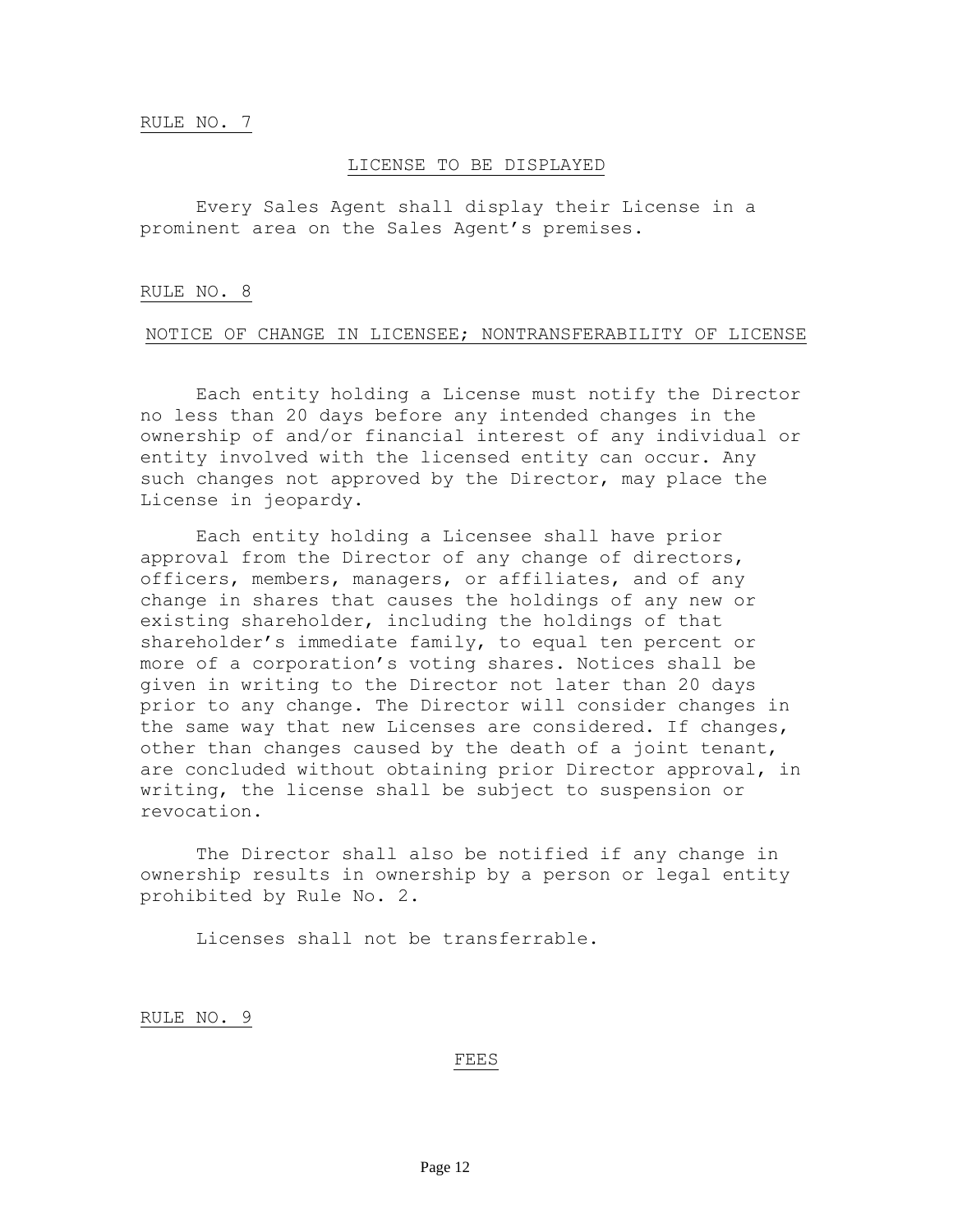(1) The Lottery shall charge a nonrefundable License fee in an amount determined by the Commission, not to exceed the statutory limit.

(2) A new License fee shall not be charged if a business to which a License is issued changes its location or business name, but does not change ownership.

(3) The Commission may charge a nonrefundable application fee to be submitted upon application for a License in an amount determined by the Commission, subject to 32 V.S.A. § 603. This fee is intended to cover the costs of processing an application including but not limited to criminal background checks and credit checks.

(4) The Commission shall charge a refundable installation deposit to be submitted upon application for a License in an amount determined by the Commission. The deposit will be returned to the Sales Agent after one year if the Sales Agent meets a minimum sales requirement, applicable to all Sales Agents, as determined by the Commission.

#### RULE NO. 10

#### BONDING OF AGENTS

The Commission may require a surety bond from any Sales Agent in such amount as it may determine so as to avoid any monetary loss to the State because of a Sales Agent's activities in the sale of tickets. The bond, if required, is a condition of becoming or continuing as a Sales Agent. The Commission may require a financial statement revealing the financial condition of any person seeking to become or continue as a Sales Agent. In lieu of any surety bond which the Commission may require, it may seek any other guarantee or surety consistent with the Act, including the acquisition of a blanket bond.

RULE NO. 11

#### LICENSE EXPIRATION AND RENEWAL

A License remains in full force and effect until such time as the Sales Agent terminates their relationship with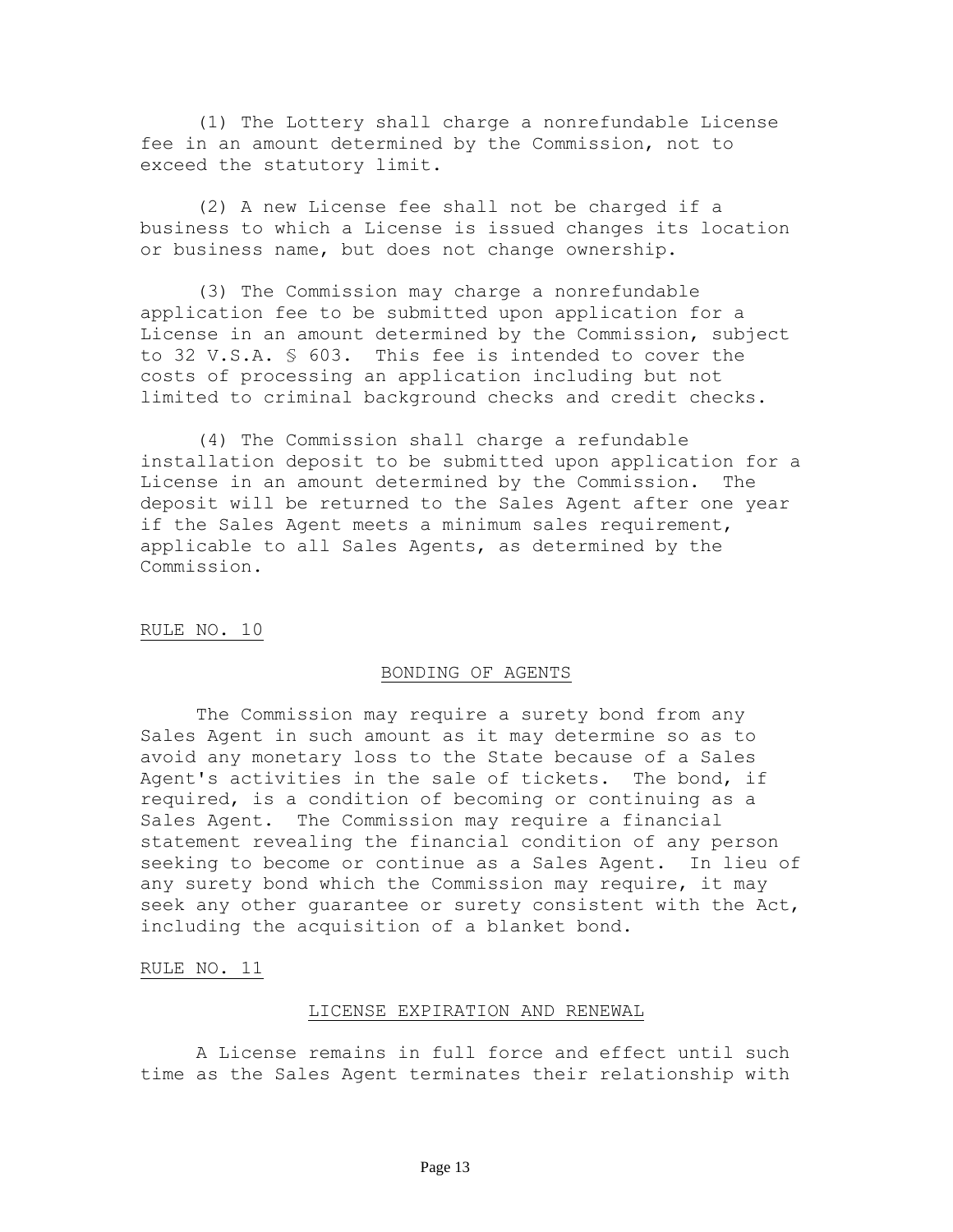the Commission, or until the License is otherwise terminated pursuant to applicable statute or rule.

#### RULE NO. 12

#### MISSING, STOLEN, DAMAGED TICKETS

(1) Stolen or missing tickets are considered void and shall not be eligible to win a prize. Whenever tickets are stolen or missing while in the possession of a Sales Agent, the Sales Agent will pay the Commission for all such tickets less the applicable Sales Agent commission. Sales Agents will be responsible for filing claims with their insurance companies in the event that tickets are missing or stolen while in their possession.

(2) The Sales Agent is responsible for reporting these tickets to Lottery Security and local law enforcement authorities immediately upon discovery. Law enforcement authorities must be notified and proof of deactivation on our system must be submitted before any credit for tickets can be considered. Agent must pay for the tickets on settlement date which may occur immediately once they are marked stolen in the gaming system.

(3) The Sales Agent responsible for the tickets must be able to provide the Commission with the game numbers, book numbers and ticket numbers of said tickets, as well as such information as deemed necessary by the Commission to appropriately process a Stolen Ticket Report.

(4) In the case of theft of deactivated instant tickets, should the Lottery tickets be recovered by law enforcement, the Sales Agent is not liable for payment and will be issued a credit by the Commission for the un-cashed tickets recovered.

(5) No prize shall be paid to any claimant of a ticket marked as stolen in the system.

(6) In the case of damaged tickets, a Sales Agent may be issued a credit for a damaged ticket provided that the Commission finds it to be a valid claim.

(7) Where a Sales Agent has been issued a credit for recovered stolen tickets or damaged tickets, they must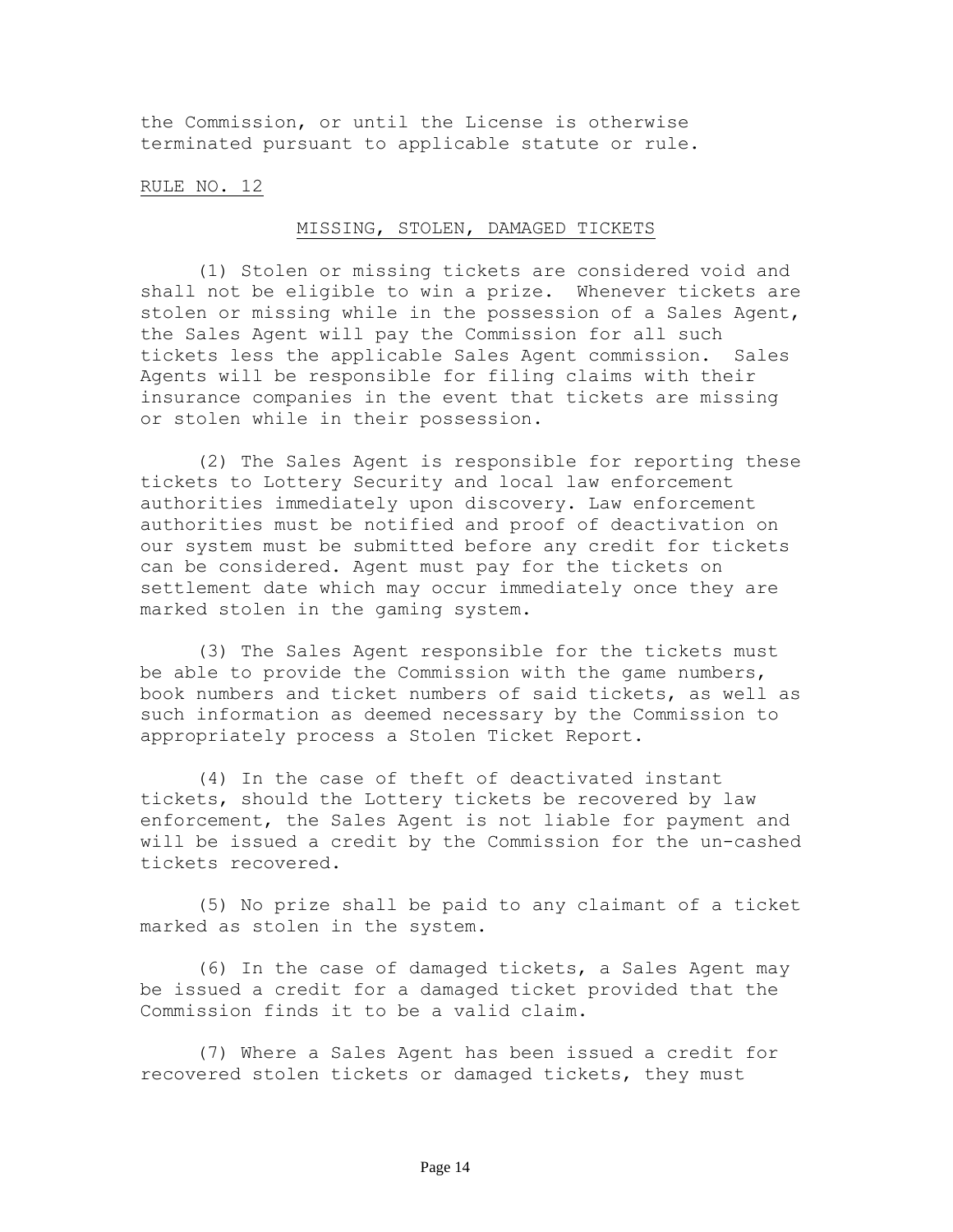agree to defend and hold the Commission and its officers and employees harmless.

(8) Director will consider all information and circumstances presented in decisions resulting from missing, stolen or damaged tickets.

#### RULE NO. 13

#### SALE BY LOTTERY DIRECTLY

The Commission may sell tickets at any selling point it establishes in the State.

RULE NO. 14

# SALE, INSPECTION, COMPENSATION, DEPOSITORIES AND TICKET PURCHASES

(1) All tickets, accepted by a Sales Agent from the Commission or its authorized representatives, are deemed to have been purchased by the Sales Agent, unless returned to the Commission at or prior to the official closing of the particular game account.

(2) No Lottery ticket may be sold by a Sales Agent unless the ticket has first been issued to the Sales Agent by the Commission.

(3) Tickets shall be sold only on the premises at the specific location named in the license or attachments thereto.

(4) A Sales Agent shall allow inspection of his/her/its premises at any time upon reasonable request of authorized employees or agents of the Lottery. The inspections may be made without prior notice to the Sales Agent.

(5) A Sales Agent is entitled to a commission for tickets sold, not to exceed the statutory limit.

(6) All Sales Agents shall be entitled to a bonus prize not to exceed 1% of the prize of a winning ticket they sell (\$500.00 or higher). The maximum amount payable under this rule is \$30,000.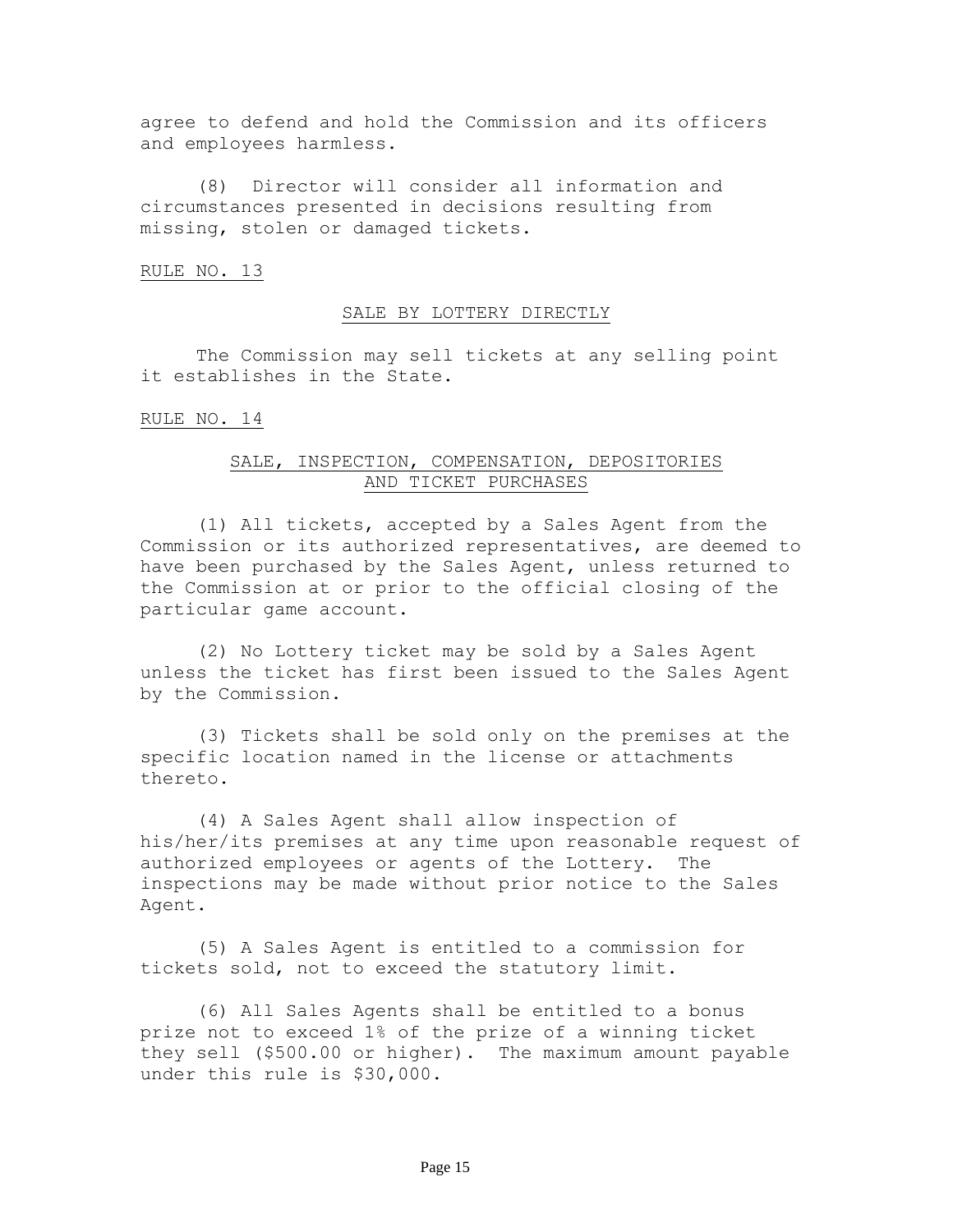(7) The Director may, with the approval of the Commission, award additional cash prizes or other incentives from time to time to Sales Agents.

(8) A Sales Agent shall deposit into their EFT account, on a timely basis, all monies received from the sale of tickets less the amount of commissions, fees and such sums of money retained as compensation and less the amount paid out to winners.

(9) A Sales Agent's employee under the age of eighteen (18) may sell lottery tickets but may not purchase such tickets.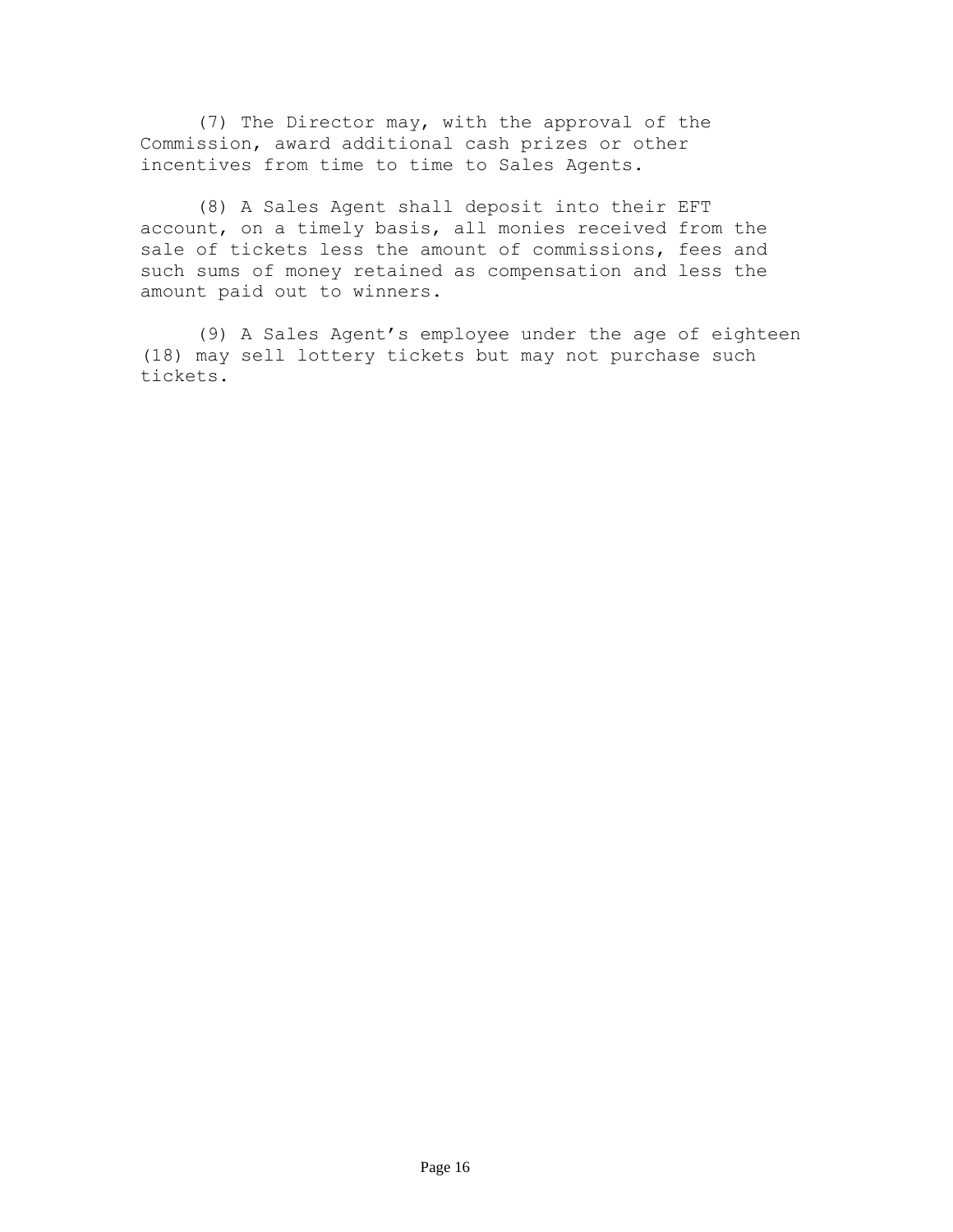#### SUBSCRIPTION LOTTERY TICKETS

(1) The Director, with the approval of the Commission, shall be authorized to prepare Lottery subscriptions for sale to the public consistent with any and all rules or regulations governing the game for which the subscription is sold. Subscriptions shall be sold on a quarterly, semiannual and annual basis. The Director shall determine the price of subscriptions and at the Director's discretion, with the consent of the Commission, may discount the cost of a subscription to the public. The duration of the eligibility of each subscription shall be printed on the confirmation card.

(2) In the event that a Lottery game for which subscriptions have been sold is discontinued, the Commission shall, at the discretion of the Director, issue to all subscription holders tickets for an active Lottery game at comparable value or cash refunds for the period of subscription beyond the termination date of the game.

### RULE NO. 16

#### LOTTERY INSTANT GAMES

(1) The Director, with the approval of the Commission, shall be authorized to prepare instant Lottery tickets for sale to the public.

(2) All specifications of each instant lottery game will be determined by the lottery and approved by the Director.

(3) Printed on each ticket shall be a series of numbers or symbols concealed from view prior to purchase. According to the procedures as announced with each instant game, matching or adding the proper symbols or numbers when revealed, or other method employed to determine winners, shall entitle the bearer of a valid ticket to the prizes indicated on the ticket and in accordance with the prize structure previously announced in appropriate directives. No weekly drawing shall be required to determine the winner of the instant lottery tickets. However, drawings may be held to determine winners of prizes in any instant lottery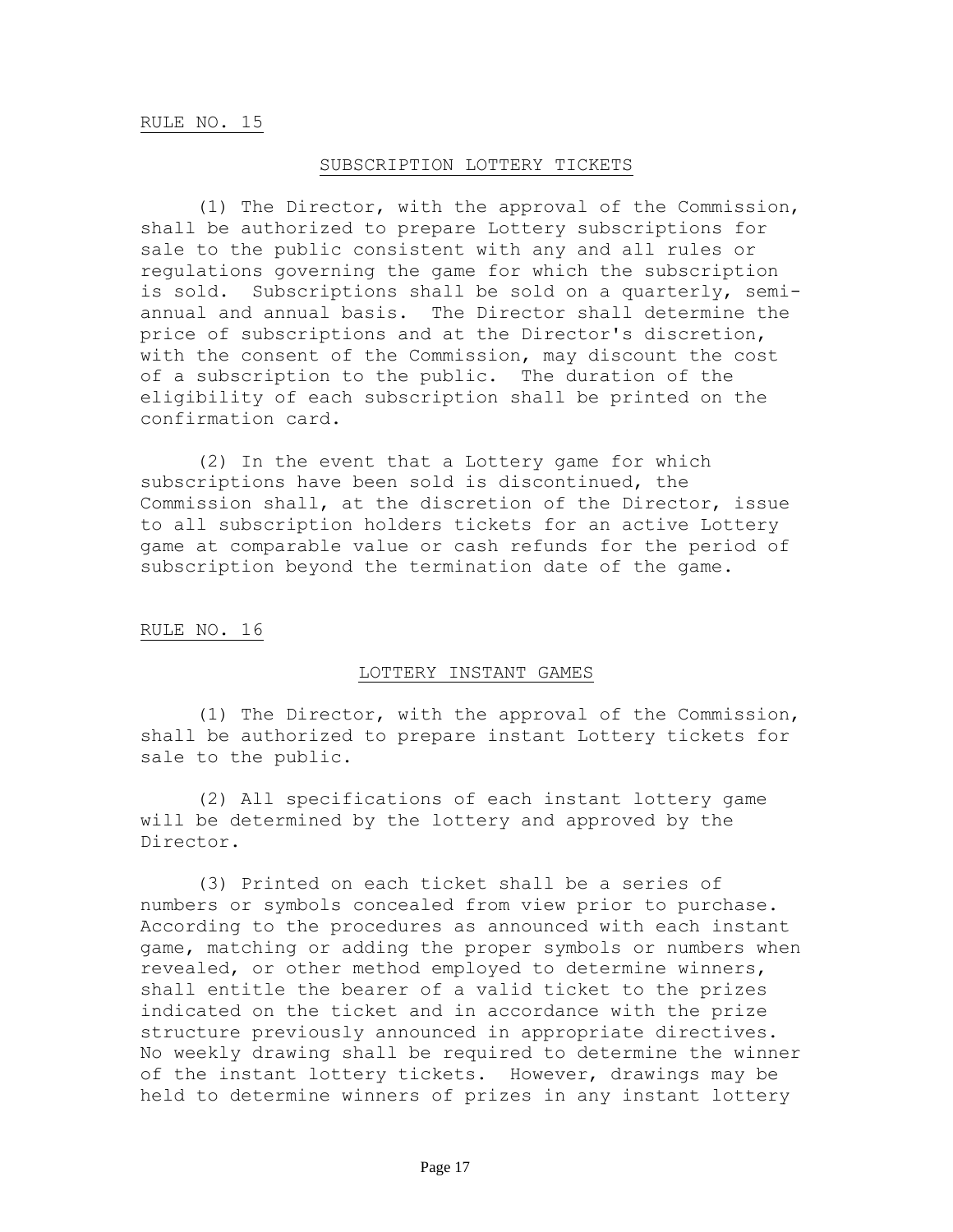game. All winning and non-winning tickets must be able to be validated in a secure and reliable manner. Each game's specifications will include instructions for game play and visual clues, but validation on the gaming system provides the ultimate determination of winning a prize.

### RULE NO. 17

#### LOTTERY DRAW GAMES

(1) Lottery Draw games shall be sold at a price to be determined by the Commission for draw days and times determined by the Commission. Tickets shall be imprinted with the amount of the wager or price of the ticket as well as the drawing date or dates. All ticket sales must be made through official Lottery sales and validation equipment, and must be printed and activated on ticket stock supplied by the lottery.

(2) Tickets shall be sold only by Sales Agents pursuant to the regulations provisions set forth in the Sales Agent License Agreement, Ticket Vending Machine Agreement (if applicable), the Act, and these Rules and Regulations.

### RULE NO. 18

#### PRIZE STRUCTURE

(1) Each Lottery games prize pool shall pay out no less than 50% of gross receipts.

- (2) The prize pool shall be used to:
	- (a) Pay claimants possessing valid winning tickets.
	- (b) Pay special prizes or bonuses as specified by the Director, with the approval of the Commission.

(3) The Director shall determine the distribution of the prize pool and, after approval from the Commission, shall announce the prize structure in appropriate directives.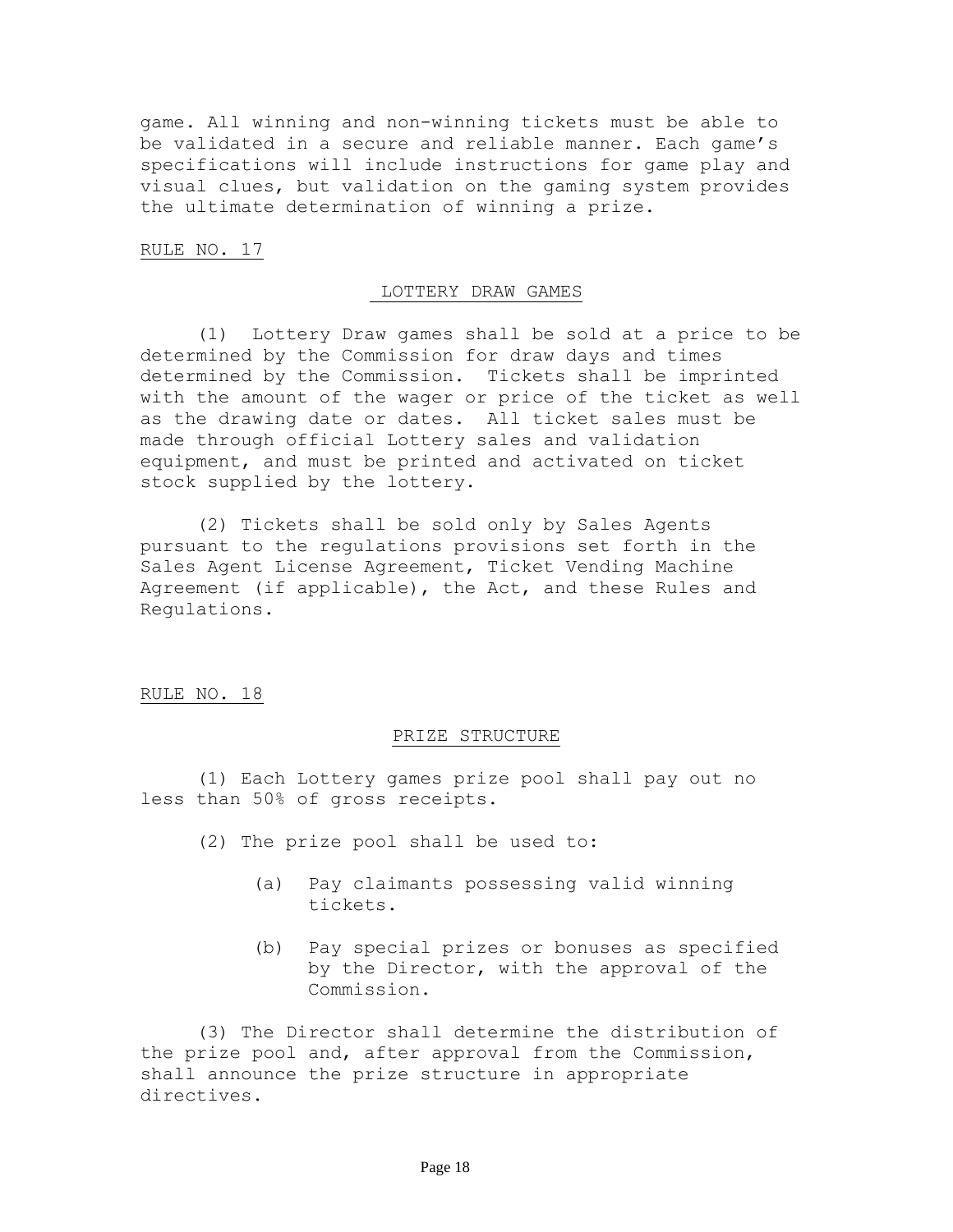(4) Prizes which are unclaimed for a period of one year from the official ending date of a game or the drawing date on the ticket shall revert to the Prize Pool until such time as 50% of the gross receipts have been paid out in prizes, after which unclaimed prizes may revert to the lottery fund.

RULE NO. 19

#### DRAWINGS

(1) From time to time drawings may be used to award prizes. In cases where finalists are drawn prior to a final drawing, verified finalists shall be invited to attend or send representatives to the drawing. The Commission, upon verification of winners, will pay the winners the amounts specified at the drawing.

(2) Drawings shall be held in public and be open to representatives of the media.

(3) Open mechanical devices in full view of the public, or electronic devices certified by reliable, independent review shall be employed to determine winning numbers, finalists or winners.

(4) The Commission may award prizes of cash or merchandise as prizes at drawings.

(5) The Director shall determine the procedures for each drawing and announce them in appropriate directives prior to the drawing.

#### RULE NO. 20

#### PRIZE PAYMENT AND CLAIMING OF PRIZES

(1) Sales Agents shall validate and pay winning tickets up to four-hundred, ninety-nine dollars (\$499.00). Validation of winning tickets must be through Lottery ticket sales and validation equipment. The claimant shall present the winning ticket to the Sales Agent, fill out their name and address on the back of the ticket, and show a pre-approved form of identification. The Sales Agent, after examining the ticket and confirming that it has not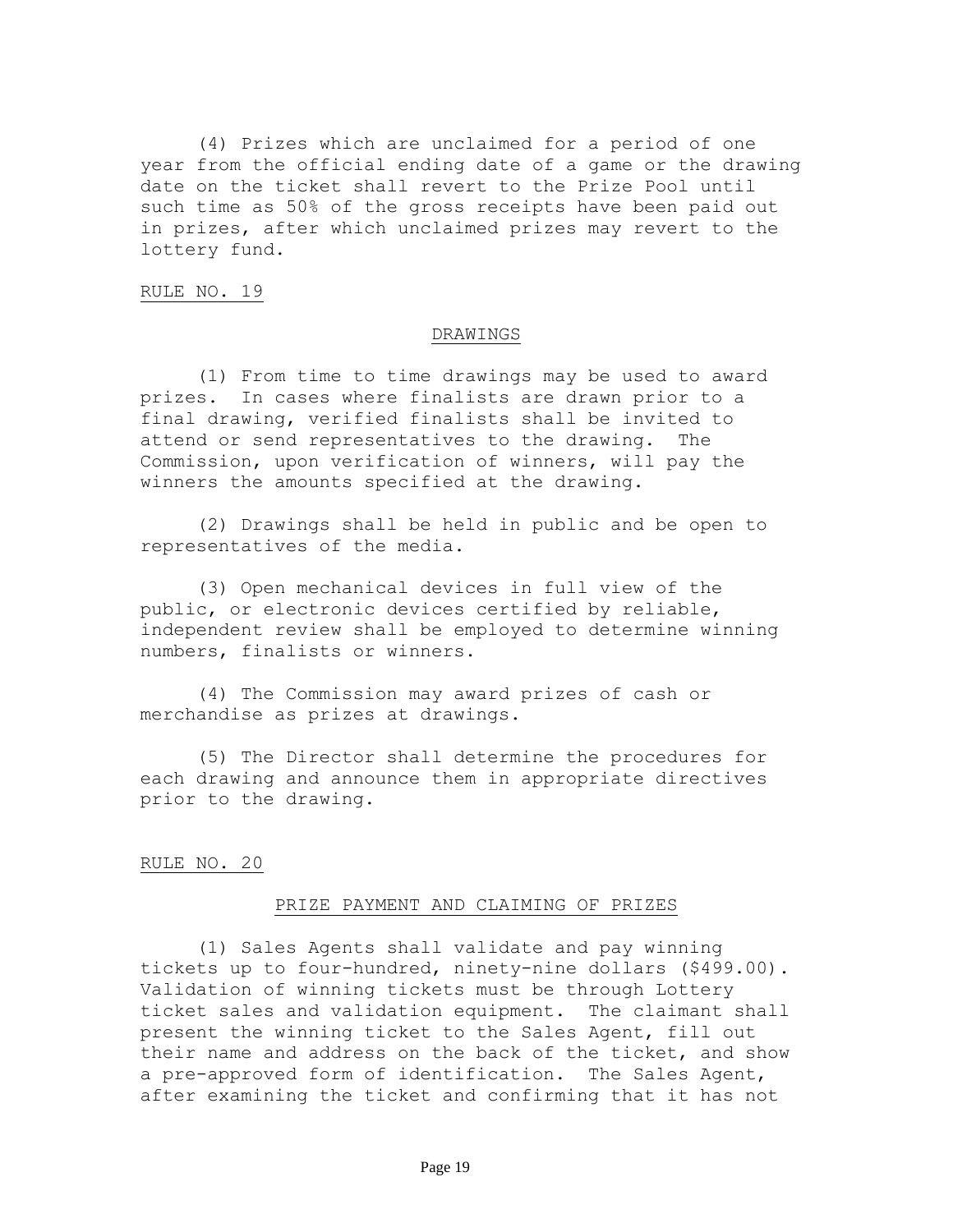been altered and the person claiming the ticket is the same person whose name and address is on the back of the ticket, shall validate the ticket through the Lottery sales and validation equipment and pay the claimant.

(2) A ticket is considered to be altered if the front of the ticket is changed or modified, or if any signature on the back is tampered with in any way. Any ticket where the play area or validation information is deliberately revealed and/or the ticket is validated prior to purchase is deemed ineligible for any prize. In any event, a damaged or altered ticket is invalid and not eligible to win a prize.

(3) All prizes of five-hundred dollars (\$500.00) or more will be in the form of a check or electronic deposit issued by the Commission or an authorized Claim Center upon completion of a Lottery prize claim form. The claimant(s) shall present the winning ticket, a completed, signed claim form, fill out their name and address on the back of the ticket, and show a pre-approved form of identification. Commission or Claim Center personnel shall examine the ticket and confirm that it has not been altered and the person(s) claiming the ticket is the same person(s) whose name and address is on the back of the ticket. The ticket shall be validated through the Lottery sales and validation equipment as well as pass any and all security verifications as deemed necessary by the Commission. Only then will the claimant(s) be paid. The claimant(s) shall receive a copy of the claim form as a receipt.

(4) Prize payments will be made out to only a single payee. Payment of a prize on a single ticket, other than merchandise, may be paid to multiple claimants provided that all claimants complete and sign a lottery prize claim form in the amount(s) for which each is claiming. Said claim forms must be presented together along with the ticket. The total claimed on said claim forms may not exceed the total prize payable for the ticket. If the amount(s) being claimed by multiple claimants for a single ticket is not specified, it is assumed that the prize will be shared equally. Any game the Commission offers with a prize option of cash versus annuity, a winning jackpot ticket will be paid in either a lump sum cash payment or in annual installments (annuity), but not both. Multiple winners on a single ticket must claim their share of the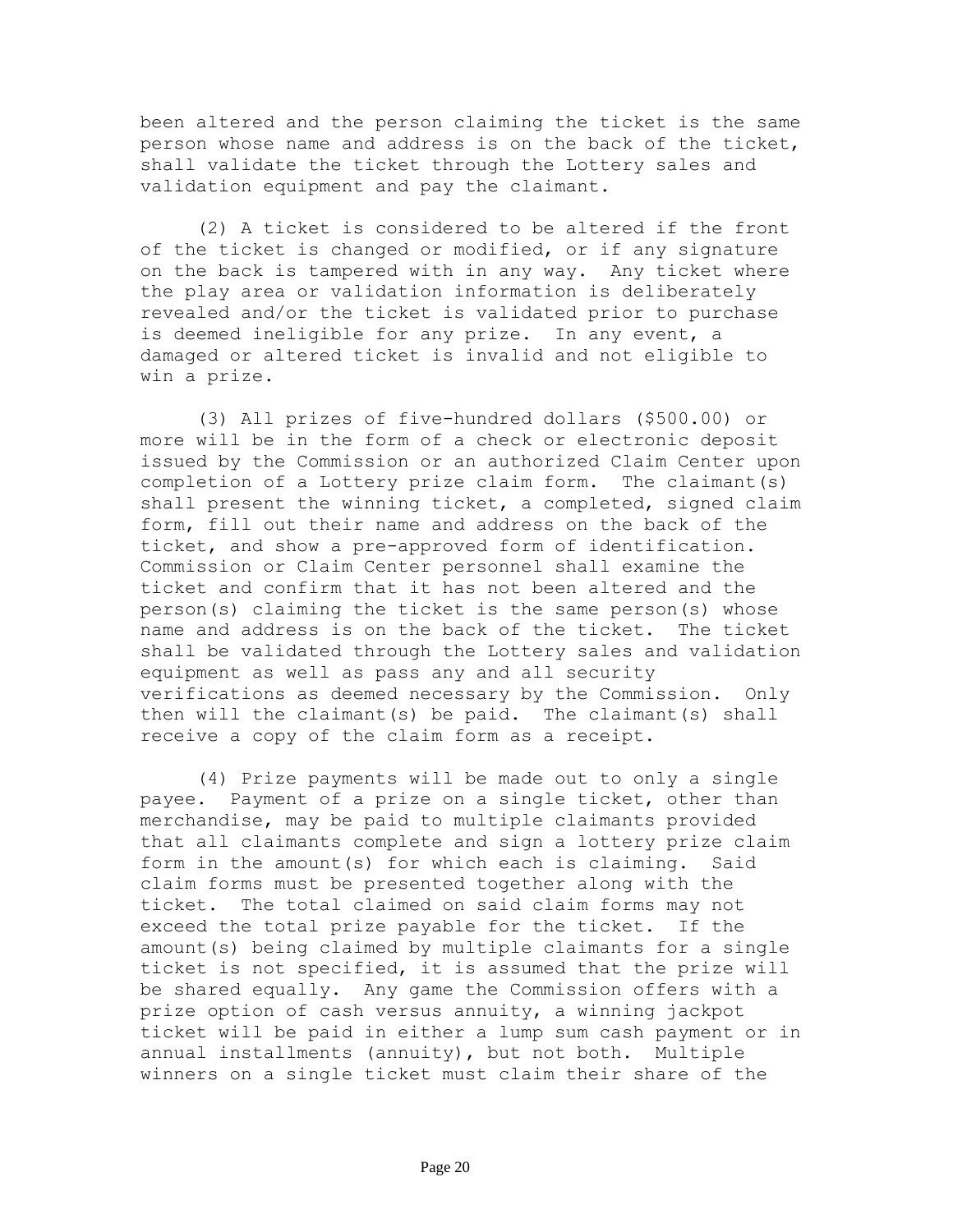jackpot using the same option, subject to any applicable rules for that game.

(5) Lottery clubs, charitable organizations, corporations, and other persons shall be eligible to purchase lottery tickets. However, in the case of prizes for life, such persons shall be entitled only to the minimum guaranteed prize.

(6) All prizes must be claimed within one year of draw date, game end date or purchase date depending upon the game. Unclaimed prize money shall be retained by the Commission for one year after the date the prize was won. See individual game rules for details on when specific tickets expire.

(7) Claim Forms are required to be submitted for claims of tickets totaling five hundred dollars (\$500) or more. Alternative forms with the required information may be accepted at the discretion of the Commission. Forms must include the following: legal name; current mailing address; tax identification number; date of birth; telephone number; country of residency; and any lottery agent affiliation.

# RULE NO. 21

#### ELIGIBILITY TO BUY

(1) Lottery tickets may only be sold to persons who have reached the age of majority (18 years of age).

(2) Tickets may be purchased by, but no prize paid to any of the following persons:

- (a) Any member of the Commission or any officer or other person employed by, or providing services or products through contract with, the Commission or to include any officer and employees of any advertising or public relations agency, gaming vendor, instant ticket provider, audit firm or any consultant.
- (b) Any person residing as a member of the immediate household of any person described